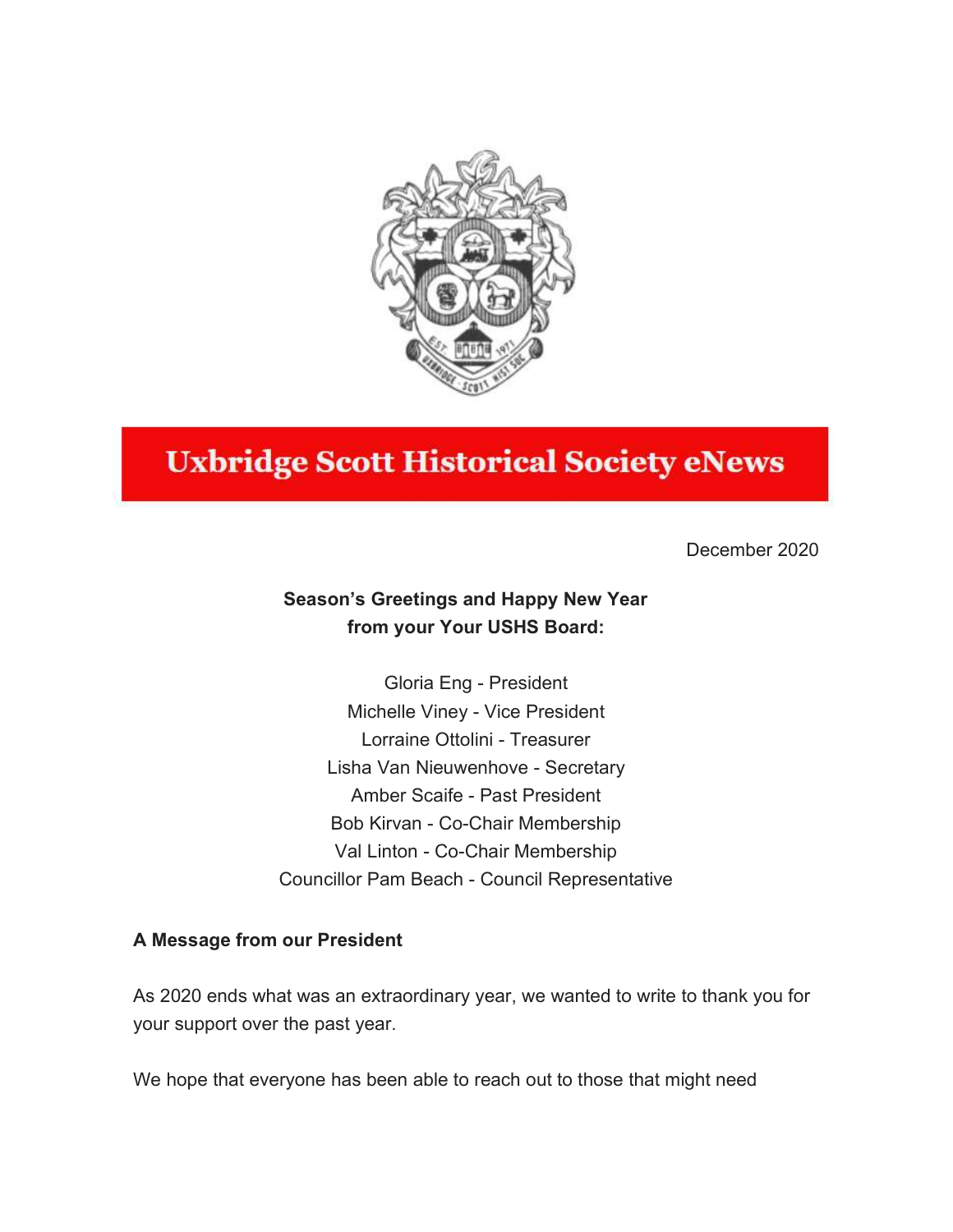assistance. If you are in need of a hand to get groceries or a friendly chat, please let us know!

Eve-Lynn Swan organized a fun Social Evening in February. This was an amazing opportunity to meet other members and participate in local history trivia games. The event was a great success. Thank you Eve-Lynn!

Our AGM would typically occur in May. However, due to lockdown orders and limits on social gatherings, we have not been able to hold an AGM. The USHS Annual Report for 2019 is complete and available to anyone who wishes a copy. Please let us know if you would like a copy.

For the first time in 49 years, we sadly had to cancel our Annual Heritage Day. Next year we will celebrate the 50th anniversary of the USHS. We look forward to celebrating this milestone with our members and the community at Heritage Day 2021!

Amber Scaife planned 4 very interesting and informative events for our Speaker Series. The speakers have kindly agreed to reschedule when health authorities permit us to gather again.

Val Linton, with her green thumb had our herb garden on the museum grounds in full glory. Be sure to stop by in 2021 and take a look. Thank you Val for your hard work!

We are very fortunate to have Pat Neal as our Curator. We received grants from the Ontario Trillium Foundation (OTF), Enabling Accessibility Fund, and Covid Emergency Funding Support through the Federal Government's Museum Assistance Program. Two separate recognition events were held September 25th and October 2nd. More details are noted in the Curator's Report.

.

Your Board is always looking for new ideas for events, speakers, and members. If you would like to join the Board or have ideas to contribute, we look forward to hearing from you.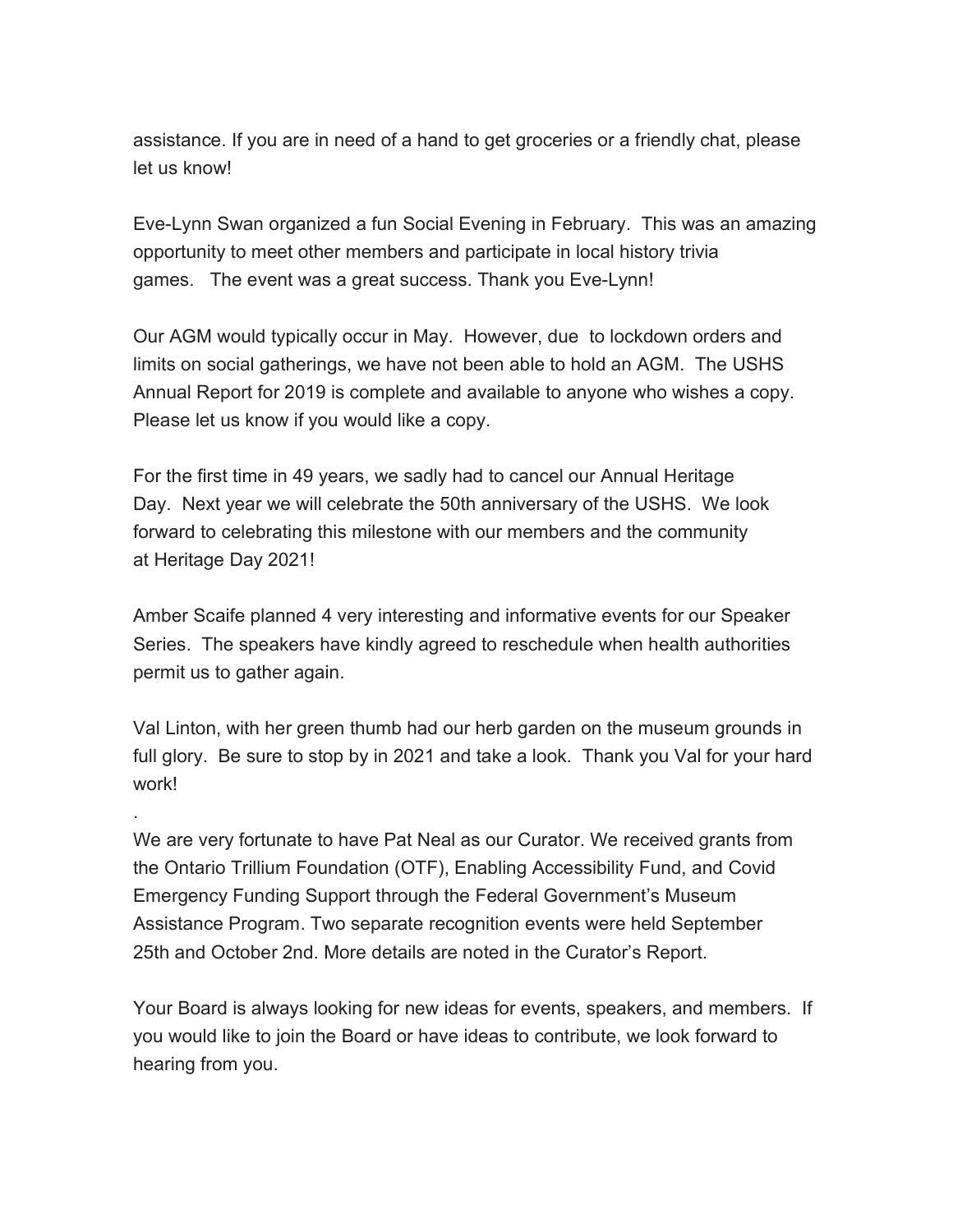Stay safe, shop local and be well, -Gloria Eng, President USHS

#### A few words from our Curator

A global pandemic turned out to be an ideal time to address the accessibility, safety and security of staff and visitors to the Uxbridge Historical Centre. All three levels of government contributed to our much-needed infrastructure improvements resulting in an expanded main, paved, parking area, a new accessible parking lot between the Quaker Hill School and Orange Lodge Hall, paved pathways, updated security systems and improved exterior lighting.

The projects were funded by all three levels of government. An event to recognize our federal funding support took place in September with Jennifer O'Connell, MP. The following week, Peter Bethlenfalvy, MPP participated in a grant recognition event in support of our Ontario Trillium Foundation funding.

The Uxbridge Historical Centre was not open for tours during summer 2020. Staff hours were reduced to a minimum and no summer students were hired. All planned exhibitions for 2020 were cancelled or put on hold. Visitors, researchers and others were required to make an appointment before visiting with physical distancing and masks required.

A re-opening plan with appropriate safety products and procedures is in place for when the museum re-opens to the public for tours.

The UHC has been awarded a #SafeTravels Stamp by the World Tourism and Travel Council @WTTC for adopting health and hygiene global standardized protocols.

A video promoting the Uxbridge Historical Centre as an ideal location to host weddings and other special events has been developed. It will soon be available for viewing on the museum's website: uxbridgehistoricalcentre.com

Volunteers continued to assist museum staff throughout the summer, although on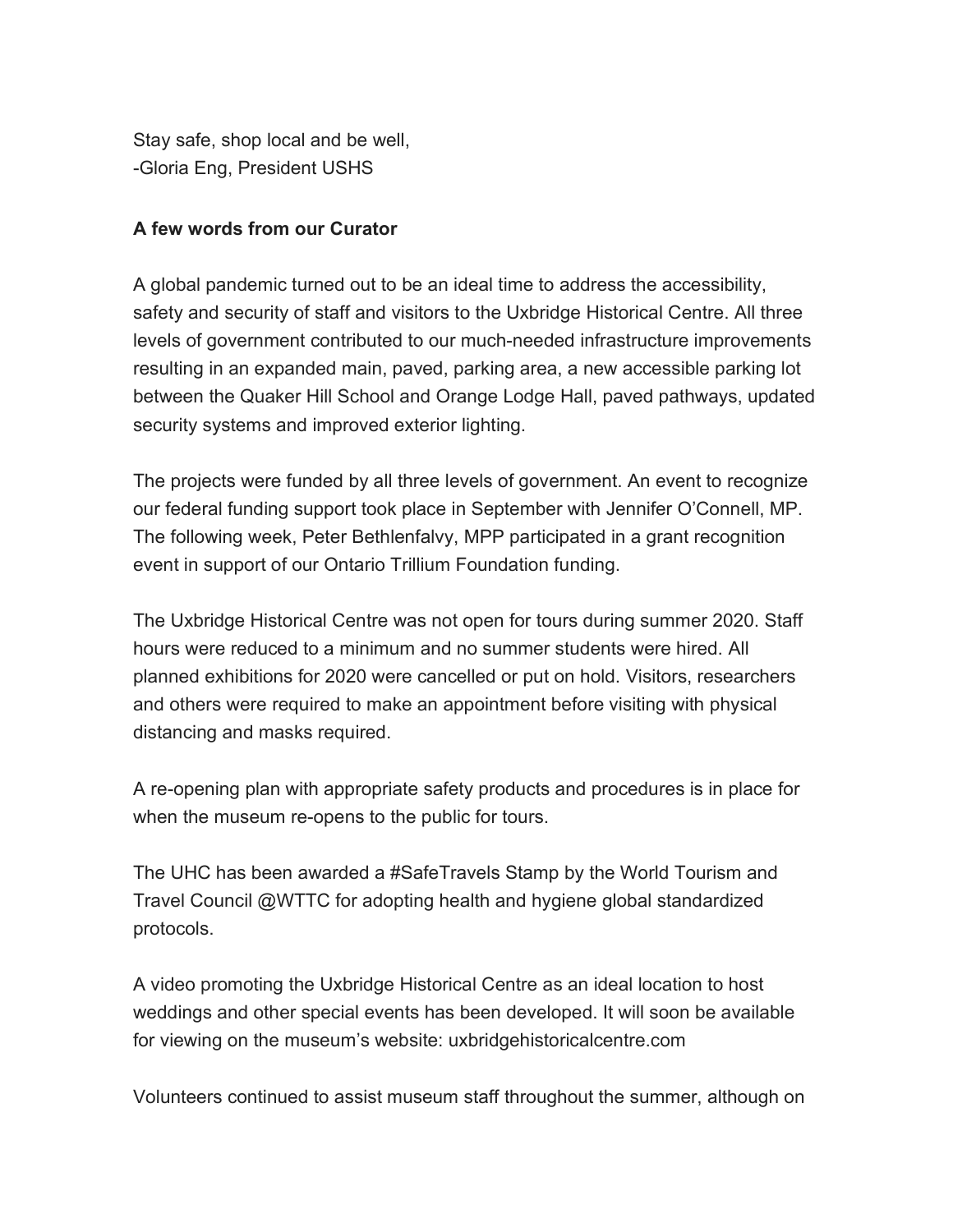a much smaller scale than previous years. The herb garden flourished under the weekly ministrations of Val Linton. Thank you! Other volunteers contributed to exhibition planning and collection needs.

#### Plans for next season:

Staff are working with community volunteers to develop an exhibition on Uxbridge's military history to open in late August 2021. This exhibition will feature a different theme each season to ensure continuing relevance and interest.

Staff are also working with volunteers to develop several micro-exhibits, placed outside, to interest and entertain visitors when the museum is closed.





#### -Pat Neal, Curator

#### Horseshoe Club

Even with the restrictions, Bob Kirvan was able to continue the the popular USHS Horseshoe Club. This was a very welcome outing for many of our Society members, culminating with the USHS 2020 Horseshoe Championship on September 15th.

There were 21 participants and the winners were: 1st place: Grant Manock & Wayne Brasseur 2nd place: Murray Smith & Peter Bouchard. Bob Kirvan presented the Kirvan Cup to the winners.

Todd Snooks & Cindy Heagle took home the Ken & Irene Watts Trophy.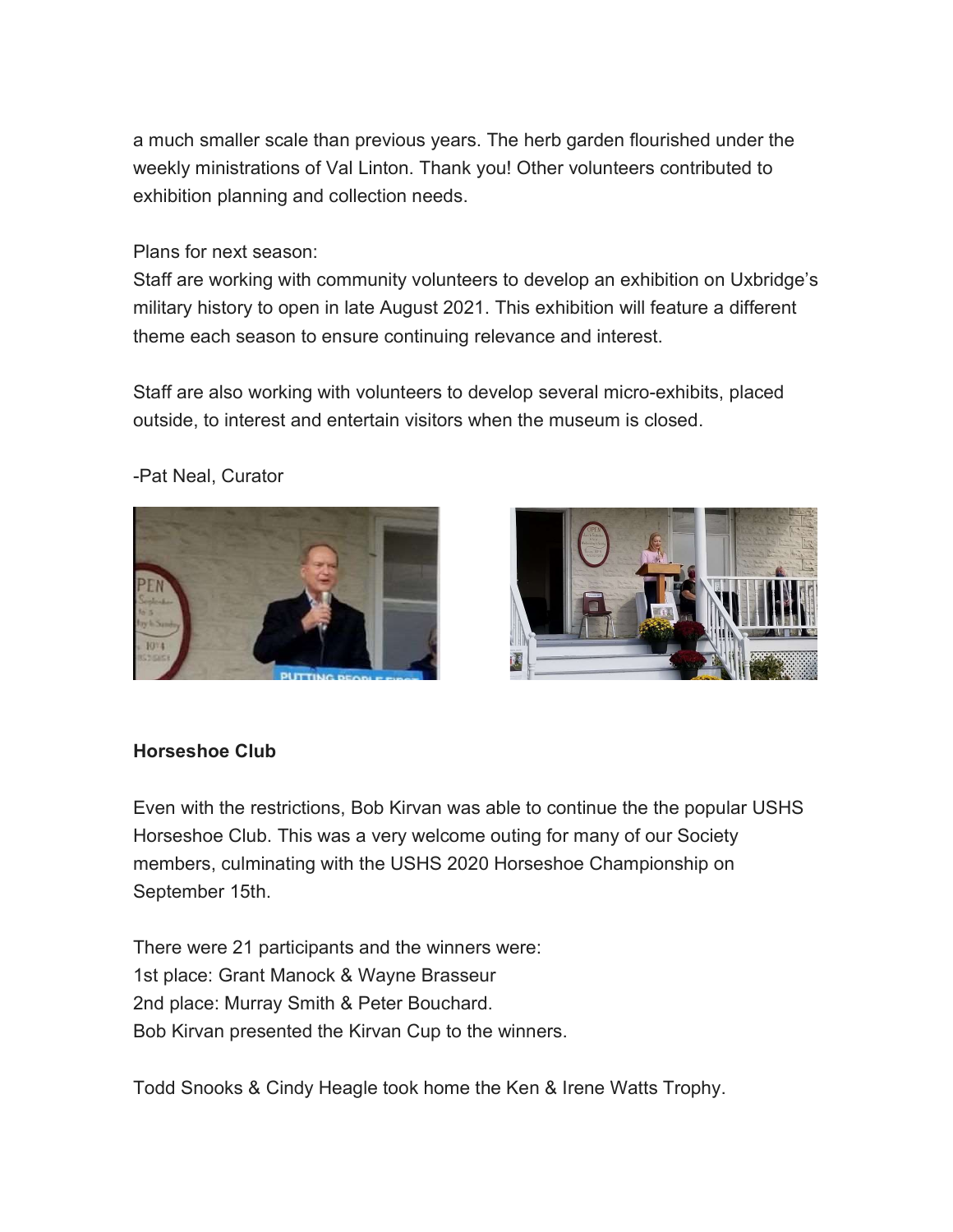Irene Watts was a Lifetime Member of USHS who passed away recently and this aware was created in her honour. Ken & Irene's family members were in attendance for this presentation.

Thank you Bob for organizing the Horseshoe club. All members are welcome to participate and we hope to see you in the spring of 2021!

# 2021 Membership

It's that time of year to start thinking about renewing your membership in the Uxbridge Scott Historical Society for 2021.

Your membership and donations help maintain and improve the Uxbridge Historical Centre keeping our heritage alive for present and future generations. Your support allows us to preserve and enrich the collection, bring in interesting guest speakers and hold special events such as Heritage Days.

## General Membership Benefits (for All Levels of Membership)

- Direct financial support to the Uxbridge Historical Centre
- Free to join USHS Horseshoe club
- Free quided tours of the Museum site\*
- Use of Historical Centre Archives\*
- $\bullet$  Invitations to member only events (such as exhibit openings)\*
- Enjoyable Historical Society meetings featuring guest speakers\*

\*when permitted by our local health authorities to safely open the museum and gather

You can renew online or by mail. Click here to learn more:http://www.ushs.ca/membership-form.

The membership fee for 2021 is unchanged: \$20.00 for an Individual Membership and \$35.00 for a Family Membership. Cheques can be made payable to USHS and mailed to:

Uxbridge-Scott Historical Society PO Box 1301 Uxbridge, ON, L9P 1N5